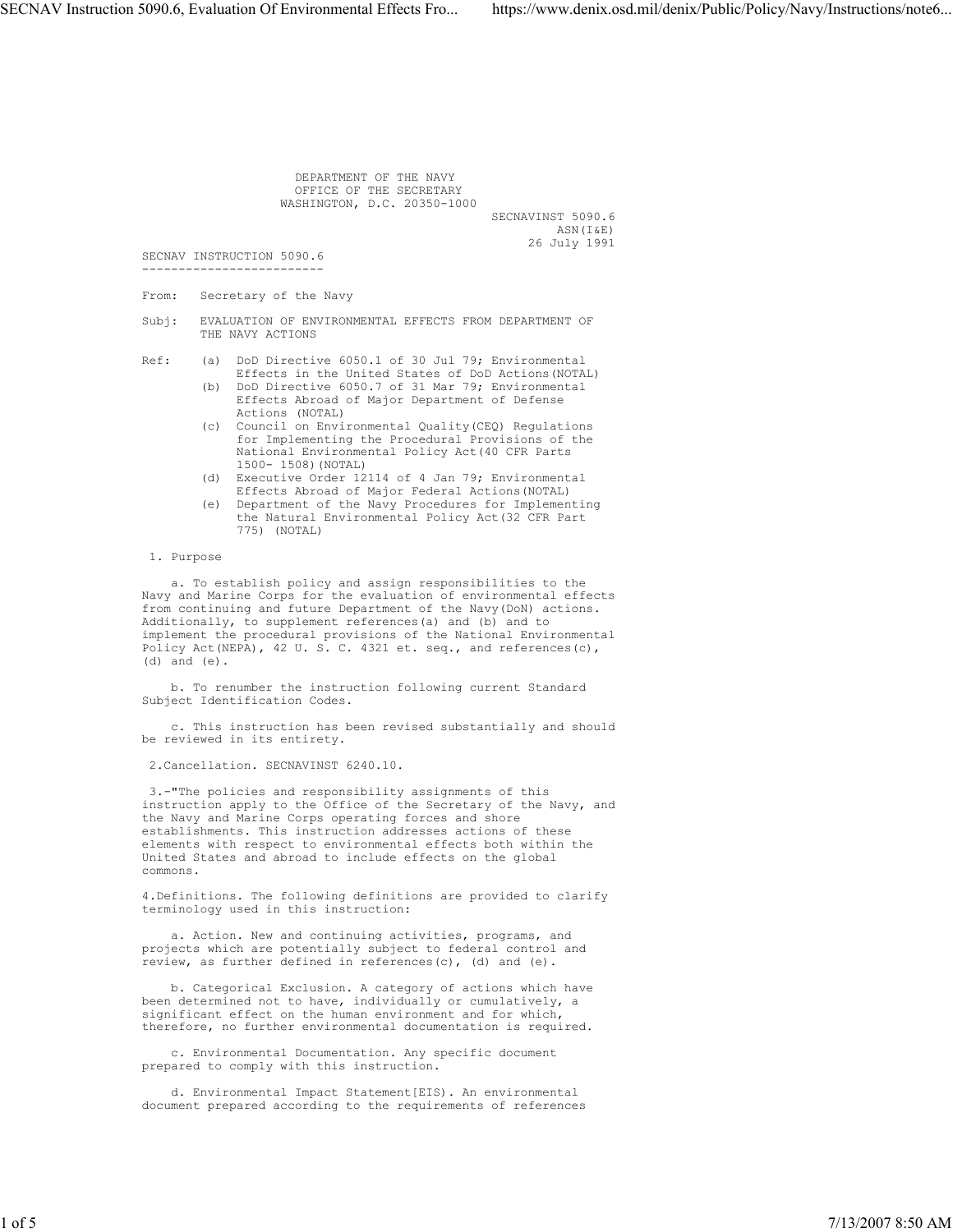(c), d) and (e) for an action which has significant impact on the quality of the human environment. A Draft EIS is prepared for public review and is followed by a published Final EIS incorporating all changes made to the Draft EIS.

 e. Environmental Assessment(EA). A concise document which provides sufficient evidence and analysis for determining whether to prepare a Draft EIS or a Finding of No Significant Impact. Preparation of an EA may include public participation.

 f. Finding of No Significant Impact [FONSI). A document in which the Navy briefly presents the reasons why an action will not have a significant impact on the environment and for which, therefore, no EIS will be prepared.

 g. "Record of Decision(ROD). A concise summary for publication of the decision and selected measures for mitigation (if any) made by Navy from alternatives presented in an EIS.

 h. Environmental Study/Environmental Review. Environmental analyses prepared under the requirements of reference(d).

## 5.Policy

 a. The DoN must act with care to ensure that in carrying out its mission of providing for the national defense, it does so in a manner consistent with national environmental policies. The DoN recognizes that the NEPA process includes the systematic examination of the likely environmental consequences of implementing a proposed action. To be an effective decisionmaking tool, this process is to be integrated with other Navy/Marine Corps actions at the earliest possible time, thus ensuring that proposals and decisionmaking reflect applicable environmental values, avoid the potential for conflict, and prevent delays in completing the contemplated action. Care must be taken, consistent with the mission of the DoN, other declarations of national policy and security requirements, that practical means and measures are utilized to protect, enhance, and restore the quality of the environment. Accordingly, the goals of the DoN, consistent with national goals, will be to:

 (1) Fulfill the responsibilities of each generation as trustee of the environment for succeeding generations;

 (2) Assure for all Americans safe, healthful, productive, and aesthetically and culturally pleasing surroundings;

 (3) Attain the widest range of beneficial uses of the environment without degradation, risk to health and safety, or other undesirable and unintended consequences;

 (4) Preserve historic, cultural and natural aspects of our national heritage, and maintain, where possible, an environment that supports ecological variety and diversity;

 (5) Achieve a balance between population and resource use which will permit high standards of living and a wide sharing of life's amenities; and

 (6) Enhance the quality of renewable resources and approach the maximum attainable recycling of depletable resources.

b. The DoN shall:

 (1) Assess, at the earliest possible time, the consequences of actions that could affect the quality of the environment in the United States and abroad under references(a), (b), (c), (d) and(e) as applicable.

 (2) Use a systematic, interdisciplinary approach that will ensure the integrated use of the natural and social sciences and environmental considerations in planning proposals and decisionmaking where there may be an impact on the environment;

 (3) Consider the reasonable alternatives to actions proposed; and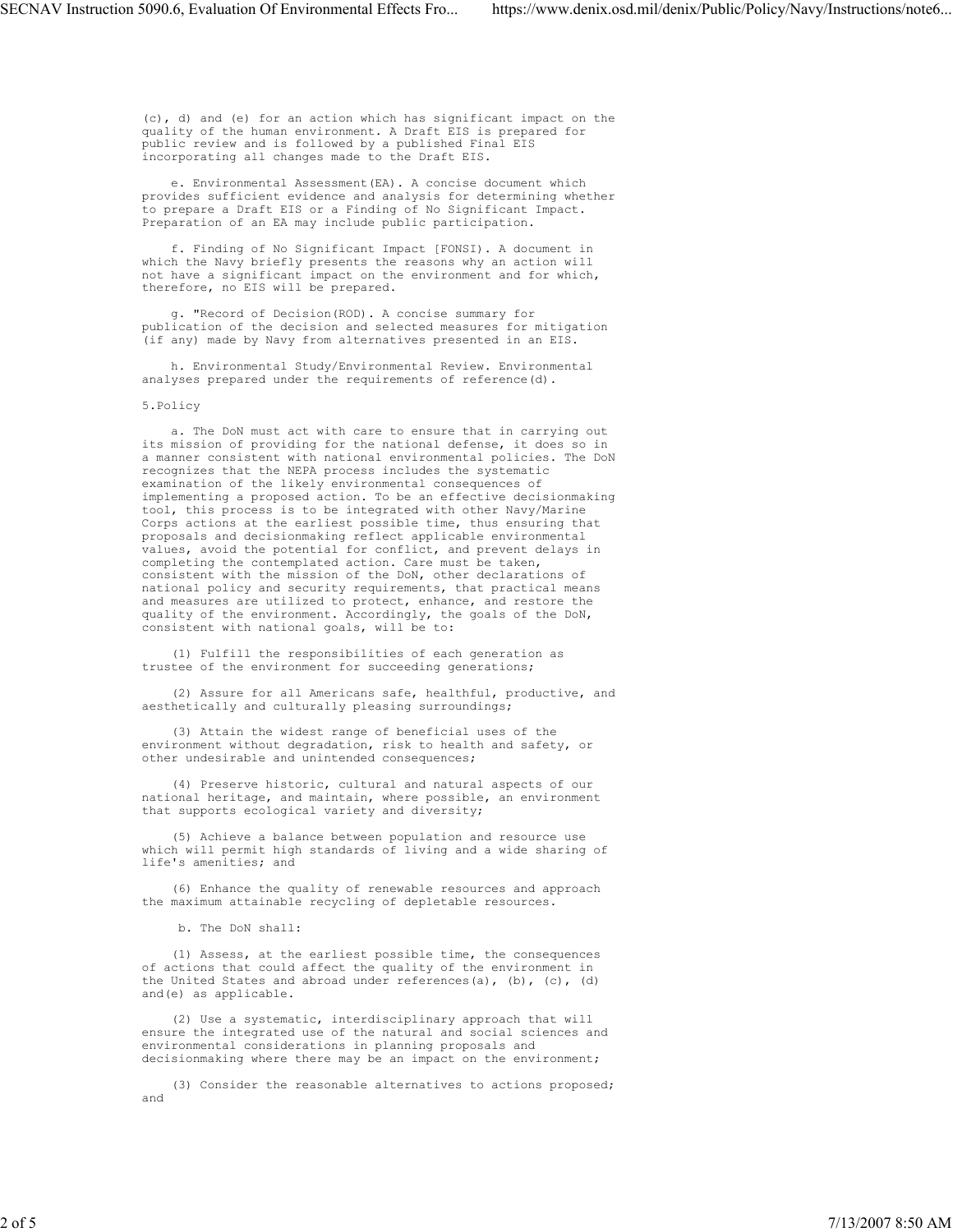(4) Ensure that decisions made for maintenance, enhancement and restoration of the environment are carried out.

6.Responsibilities

 a. The Assistant Secretary of the Navy(Installations and Environment)(ASN(I&E)) or his/ her designee shall:

 (1) Advise the Secretary of the Navy on Navy policy regarding NEPA and E. O. 12114 compliance including, where required, matters to be coordinated through the Department of State;

 (2) Be the principal point-of-contact, in matters dealing with the implementation of NEPA, with the CEQ, Environmental Protection Agency EPA), Deputy Assistant Secretary of Defense (Environment)(DASD(E)), other Department of Defense(DoD) components, federal agencies and with private environmental interest groups as appropriate;

 (3) Direct and/or, upon recommendation, approve the preparation of EISS; and after preparation approve and forward said statements to the DASD(E), EPA and other appropriate agencies, states, components and individuals;

 (4) Approve for publication in the Federal Register any FONSI for those actions of national concern that the Navy/ Marine Corps has determined will not have a significant effect on the quality of the human environment and for which no EIS will be prepared;

 (5) Approve for publication in the Federal Register any ROD summarizing for the public the decisions made by the Navy/ Marine Corps among the alternatives presented in EISS;

 (6) Maintain liaison with the Chief of Naval Information (CHINFO), who will coordinate with the Assistant Secretary of Defense(Public Affairs), those environmental matters which have significant public affairs implications; and

 (7)Maintain liaison with the Office of Legislative Affairs(OLA), who will coordinate with the Assistant Secretary of Defense(Legislative Affairs) and Congress, those environmental matters which have significant legislative implications.

 b. The Chief of Naval Operations and the Commandant of the Marine Corps shall be responsible for NEPA and E.O. 12114 compliance within their respective Services, and shall prepare and issue specific instructions and orders to implement the requirements of the NEPA, Executive Order 12114, and applicable regulations and shall accomplish or direct subordinates to:

 (1) Serve as points of contact and coordinate, in matters dealing with the NEPA, as appropriate, with designated Executive Branch offices, DoD, Navy, Federal, state, local agencies organizations or private individuals;

 (2) Ensure that all appropriate instructions and orders implement Department of the Navy policy regarding protection of the environment;

 (3) Under NEPA, E. O. 12114, and the applicable regulations, evaluate the impacts on the environment at the time of the initial proposal and at each subsequent, significant step or decision milestone in the development of a project or program;

 (4) Ensure that relevant environmental documentation accompanies all proposals for action through the designated review process so that such information is available to the ultimate decision maker;

 (5) Review and determine the appropriate disposition of Environmental Assessments prepared for proposed actions, i.e., approval of a FONSI or a recommendation to ASN(I&E) that preparation of an EIS is required;

 (6)Plan, program and budget for funding of the appropriate environmental documentation and associated studies;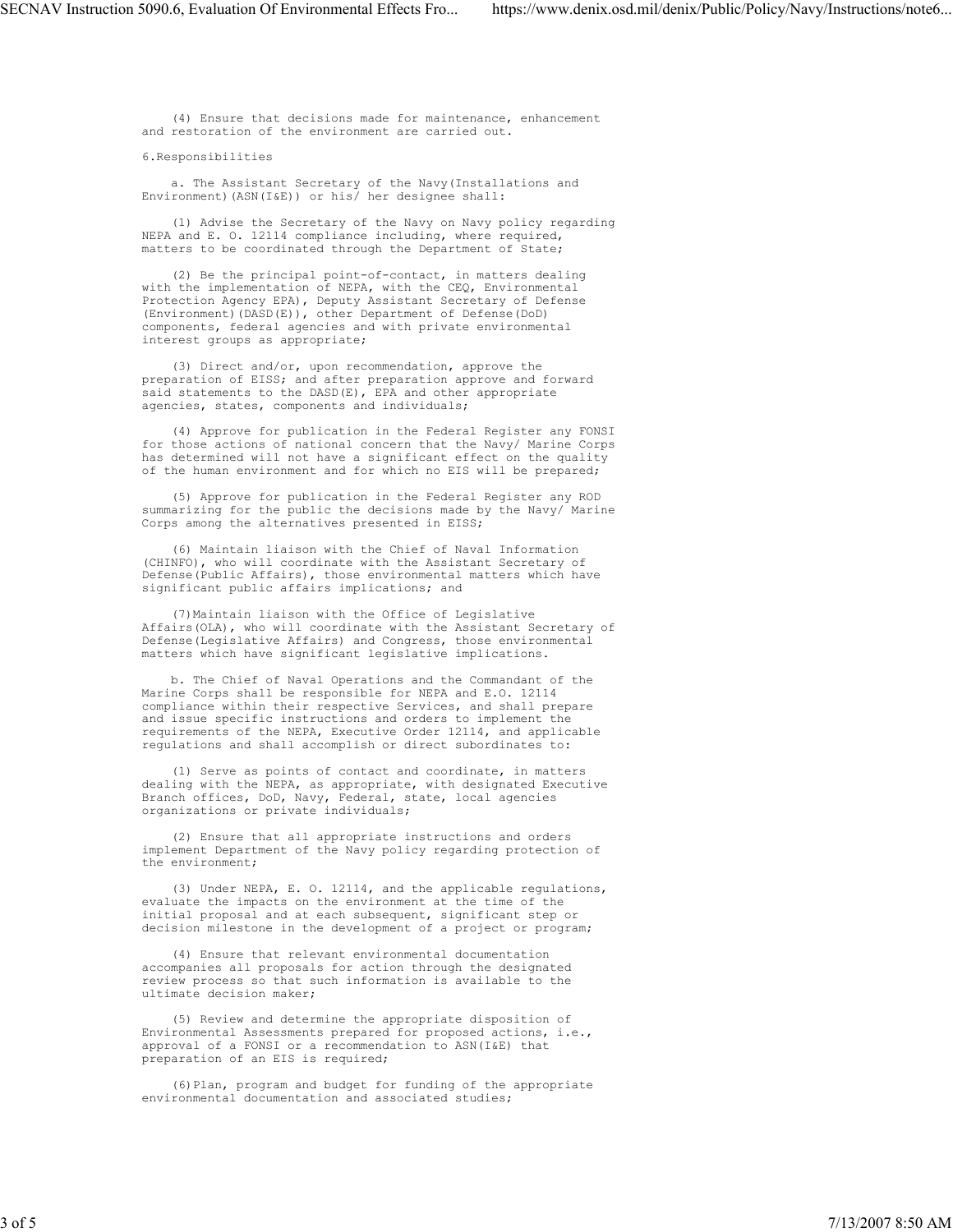(7)Encourage and mandate where required by law, citizen participation in evaluations of projects or programs having the potential for environmental impact;

 (8)Coordinate with CHINFO for the release of NEPA and other environmental documentation under the Freedom of Information Act and other applicable federal laws;

 (9) Coordinate with OLA for comments on proposed legislative actions that will or could affect the accomplishment of the mission and responsibilities of the DoN;

 (10) Provide assistance as required in the preparation of environmental documentation for actions initiated by other non-DoN/DoD entities, state or local agencies and private individuals for which DoN involvement may be reasonably foreseen; and

 (11) Provide appropriate training for personnel whose duties require the preparation, review, or approval of environmental documentation.

 7. Classified Actions. The fact that a proposed action is classified does not relieve the proponent-of-the action from compliance with the law. In such cases the required documentation shall be prepared, safeguarded and disseminated following OPNAVINST 5510.1H, "DoN Information and Personnel Security Program Regulation". If the action involves the presence of nuclear weapons and the associated storage, handling and transfer of those weapons, the existence of the environmental documentation may require classification per OPNAVINST S5513.9B, enclosure(2),"DoN Security Classification Guidance for Nuclear Warfare ProgramsC8 (NOTAL).

8.Procmam Planning Considerations

 a. When implementing NEPA/ E.O. 12114 environmental analysis process either from within or outside of the United States, addressees will determine as early as possible the form of documentation required based on the following criteria:

 (1) Potential for a significant effect on the quality of the human environment;

 (2) Potential for threat or hazard to the public health or safety;

 (3) Potential for significant impact on protected natural, cultural or historic resources;

 (4)Potential for controversy concerning environmental effects; or

(5) Other legally applicable considerations.

 b. For proposed actions to take place within the United States, proponents shall follow procedures developed for implementation of this instruction. The NEPA regulations provide for the establishment of specific categorical exclusions(Part 1508.18 of reference(c)) which do not require further documentation under NEPA and these exclusions shall be identified in those implementing procedures. The proponent of a proposed major action that has the potential for significant environmental impacts, in cases where the need for an EIS is not immediately apparent and no categorical exclusion applies, shall prepare an EA.

 c. If the action is outside the United States, and has the potential for affecting the environment of a foreign nation or the global commons, the impacts are to be analyzed under provisions of reference(d), and in particular section 2-4.A number of general exemptions established by the executive order (section 2-5) serve the same function as categorical exclusions under the provisions of NEPA. If not exempted and the action is determined to be one that might have the potential for significant environmental impact then one of three basic documents should be prepared: